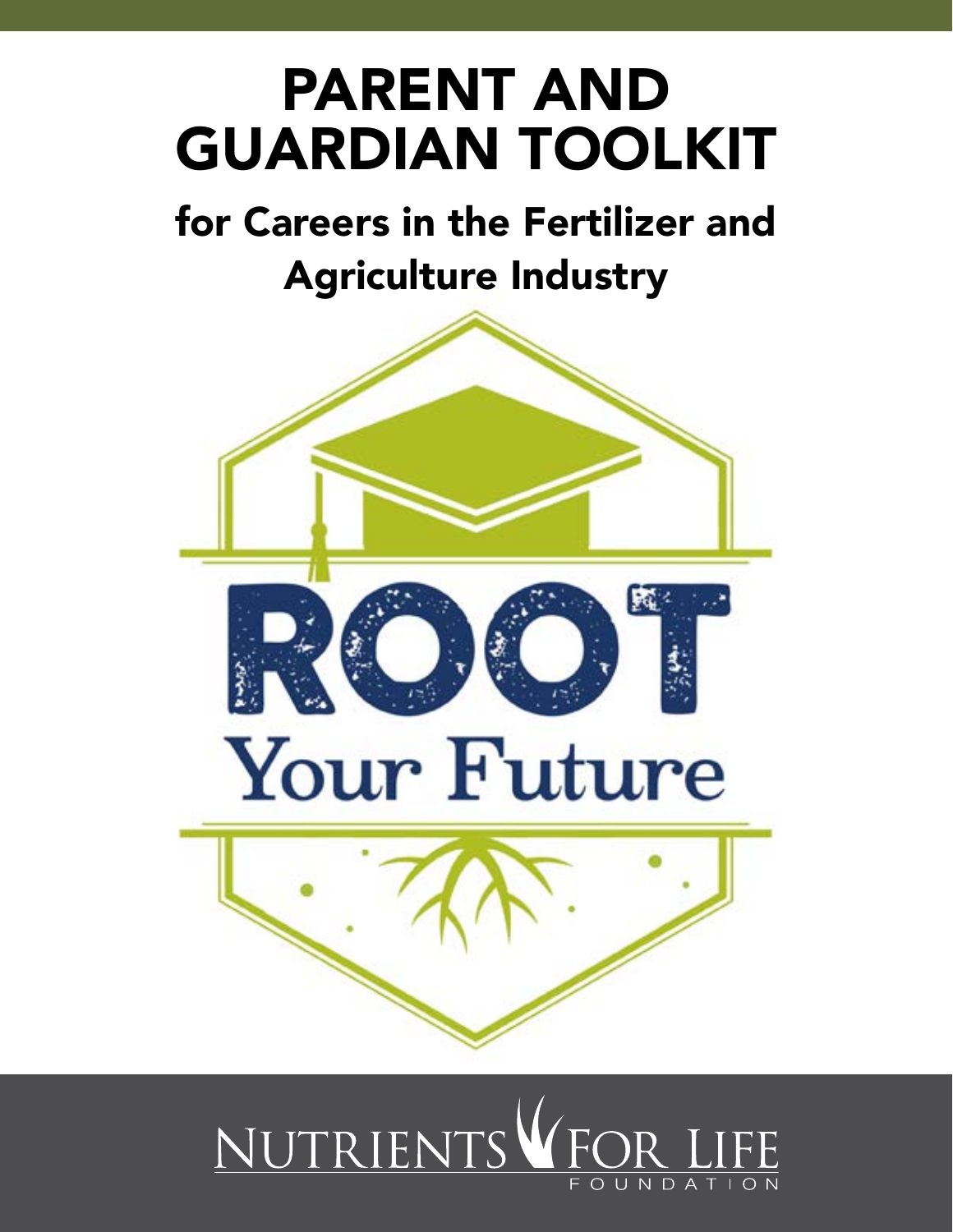#### Using This Guide

**Helping your child navigate what career field interests them can be daunting. This guide is a compilation of resources, introductory information, and career statistics regarding the fertilizer industry. Use this guide to help your student understand the possibilities for them in the fertilizer industry and get started on that path.**



**NUTRIENTS FOR**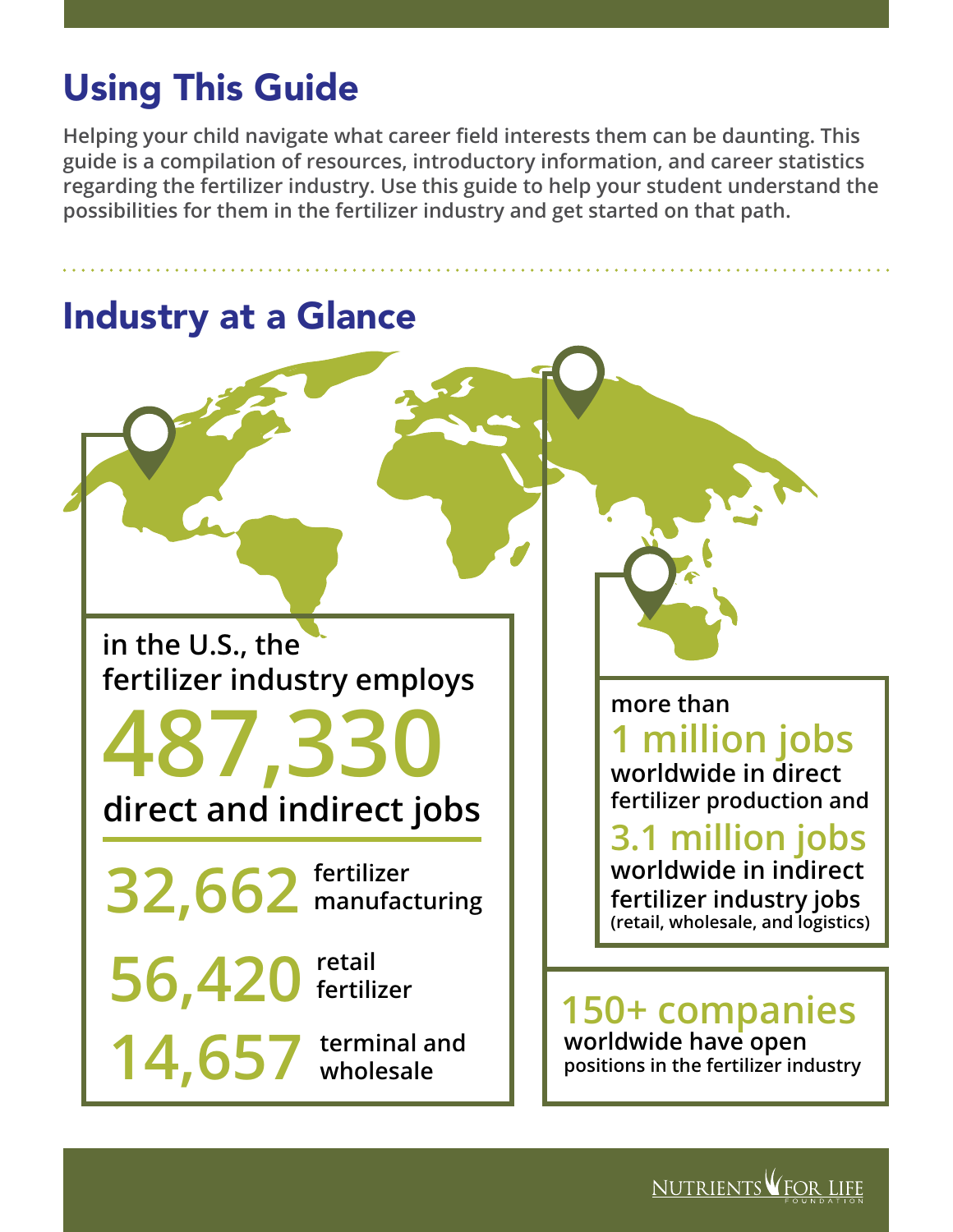#### Industry Benefits

**Employees within the fertilizer industry make on average**

**\$67,50 annually** **Jobs in the fertilizer industry amount to**

**in wages for the U.S. economy**

\$34.31B

### Industry Diversity

**There are more than**

167 **types of careers in the industry**

**Modern agriculture is rooted in science, and will continue to employ more advanced technologies as it develops. Fertilizer is no exception and there are many careers in the industry spanning several disciplines. Careers in the fertilizer industry match a variety of education levels and skill sets.**

**Careers range from administrative to management positions to Machine Operators, Packers, Laborers, Engineers, Scientists, Chemists, and even Chefs! A variety of education levels can have opportunities for employment in the fertilizer industry, starting from high-school graduates to PhDs (U.S. Bureau of Labor Statistics, 2021.)**

*Access the list of disciplines in the industry at [nutrientsforlife.org!](http://nutrientsforlife.org)*

#### Industry Safety

**The fertilizer industry is**

**MICE as safe as other industries**

**People and communities are the top priority, and the industry invests heavily in worker and community safety. In 2019, industry safety performance among participating fertilizer companies was the lowest it has been for recordable incidents.**